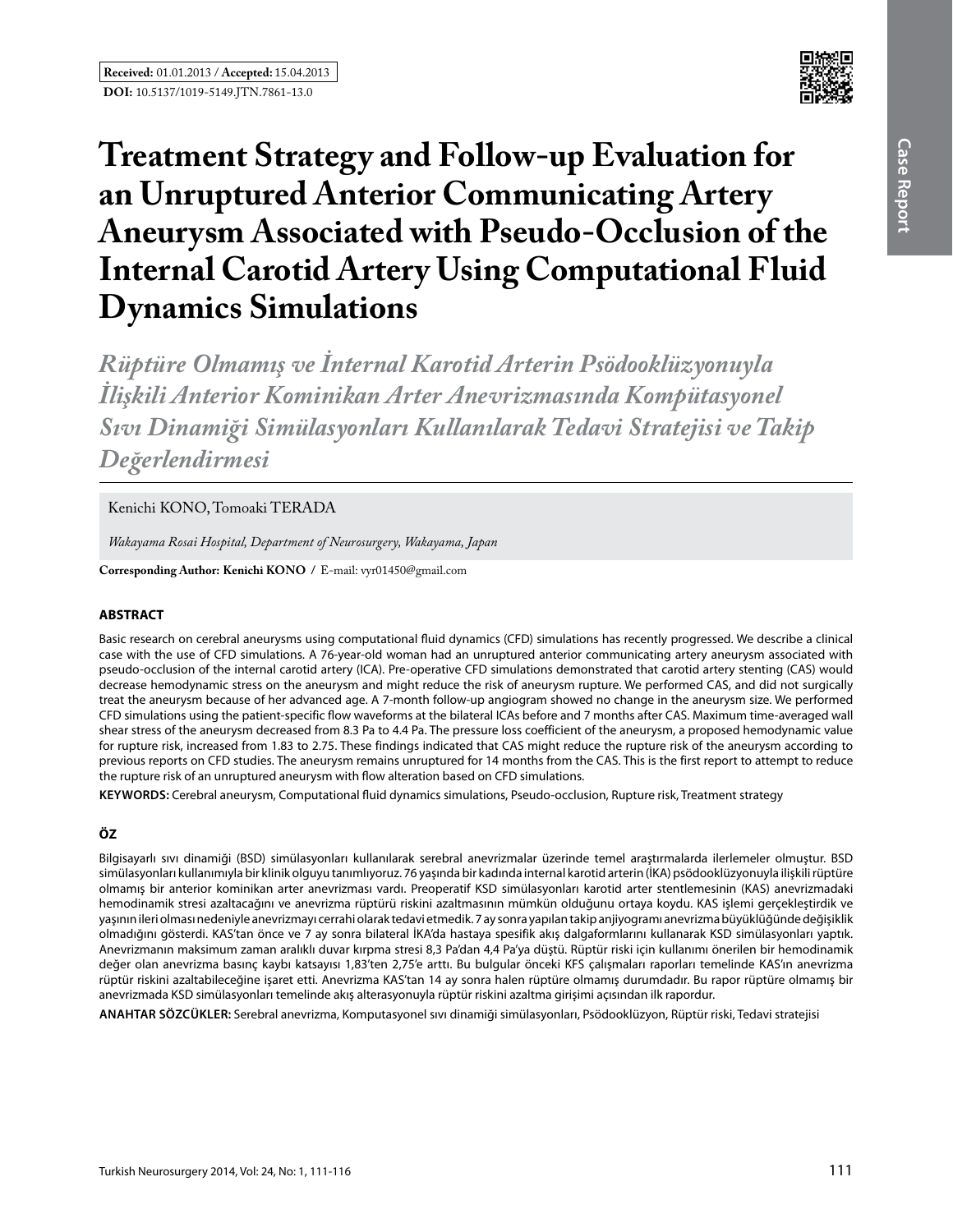#### **Introduction**

Research on computational fluid dynamics (CFD) studies for cerebral aneurysms has recently rapidly progressed (3, 6). However, CFD simulations are still far from clinical application. We present a case of an unruptured anterior communicating (Acom) aneurysm associated with pseudo-occlusion of the internal carotid artery (ICA). We used CFD simulations for designing a treatment strategy and follow-up evaluation. Our case could be one of the pioneer cases of clinical practice of CFD simulations.



**Figure 2:** Lateral views of the right carotid angiogram before **(A)** and after **(B)** carotid artery stenting (CAS). The flow velocity at the right internal carotid artery before CAS was measured at the distal portion of the pseudo-occlusion (arrow) by carotid sonography. **(C)**. Anterior-posterior view of a three-dimensional rotational angiogram shows a multi-lobulated, complex and wide-neck anterior communicating artery aneurysm. In the right upper window, the posterior-anterior view of the aneurysm is shown.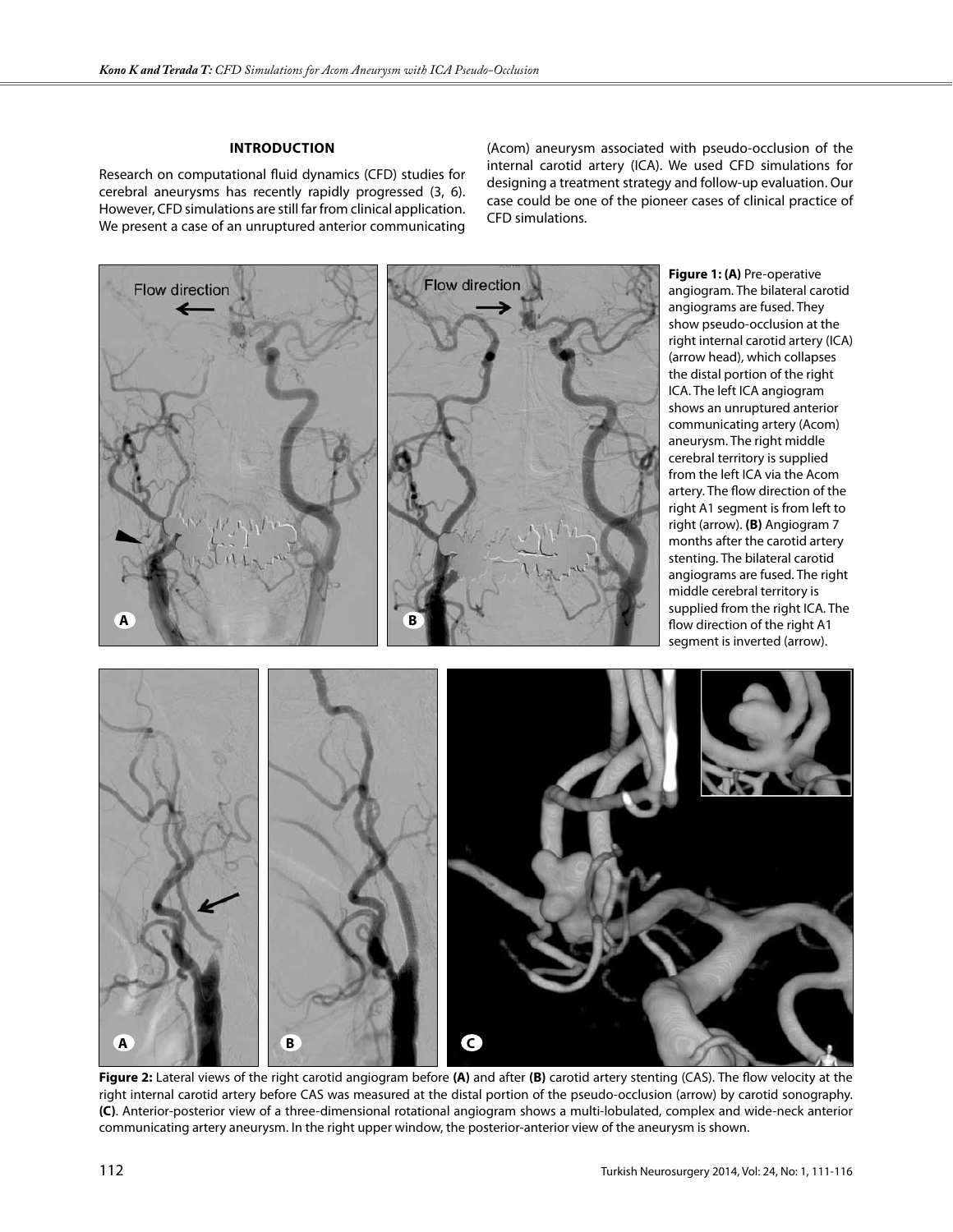#### **Case Report**

## *Clinical Presentation and Pre-Operative Cfd Simulations*

A 76-year-old woman presented with dizziness, and magnetic resonance imaging (MRI) revealed a 7-mm unruptured Acom aneurysm and pseudo-occlusion of the right ICA (Figures 1A, 2A,C). Although diffusion-weighted MRI showed no acute infarct, fluid attenuated inversion recovery MRI showed an old infarction of the right hemisphere. Therefore, we considered that the pseudo-occlusion was potentially symptomatic. Single photon emission tomography showed hemodynamic stage 1 based on Powers' classification. A left ICA angiogram showed the Acom aneurysm, the right A1 segment, and the right middle cerebral artery through the Acom artery because of low flow from the right ICA (Figure 1A). We had three options for designing a treatment strategy for the Acom aneurysm and the pseudo-occlusion. We could choose observation, clipping, or coil embolization with stent-assist for the Acom aneurysm. We could select medical treatment, carotid artery stenting (CAS), or carotid endarterectomy for the pseudo-occlusion. Stent-assist would be necessary for coil embolization because the aneurysm was wide-necked and complex (Figure 2C). To evaluate the hemodynamics around the Acom complex with the aneurysm, we performed preoperative CFD simulations. Three-dimensional (3D) geometry of the aneurysm with the left ICA, the left A1 segment, and the right distal A1 segment was obtained by a 3D rotational angiogram. Because we could not obtain clear 3D geometry of the right ICA and the proximal portion of the right A1 segment, we created an aneurysm model with the bilateral ICA by flipping and fusion of the left ICA geometry using 3-matic software (Materialise NV, Leuven, Belgium). We used an implicit solver, ANSYS CFX (Version 14.0, ANSYS Inc.) for the CFD simulations. The detailed methods and validation study were described previously (7, 8, 13). The number of elements was approximately 800,000. The mean flow velocity at the left ICA by ultrasonography was 0.34 m/sec in this

patient. To clarify hemodynamic flow patterns around the aneurysm, we performed steady flow simulations imposing 0.34 m/sec constant inlet flow only at the right ICA (Figure 3A), only at the left ICA (Figure 3B), or at the bilateral ICA (Figure 3C). Although these were steady flow simulations and the right ICA geometry was not real, we considered that they were sufficient to show global flow patterns around the Acom aneurysm. These simulations demonstrated that the flow from the left A1 segment predominantly entered the aneurysm compared with the flow from the right A1 segment (Figure 3A-C). Without the CFD simulations, it was difficult to determine these flow patterns because of the complex Acom structure in this patient (Figure 2C). According to the CFD results, we considered that pseudo-occlusion of the right ICA increased the amount of flow of the left A1 segment (Figure 1A), which might increase the risk of aneurysm rupture. Therefore, we postulated that resolving the pseudo-occlusion by CAS would decrease flow rate at the left A1 segment and might decrease the risk of aneurysm rupture. In addition, considering our patient's advanced age (76 years old), surgical aneurysm treatment, such as clipping or stent-assisted coil embolization, appeared to be too aggressive.

We performed CAS for the pseudo-occlusion using a flow reversal system (Figure 2B) (9). The patient was discharged with no complications. We performed a follow-up angiogram 7 months after CAS. The angiogram showed expansion of the whole segment of the right ICA. The flow direction of the right A1 segment was inverted (Figure 1B). The angiogram also showed no change in size and shape of the aneurysm. The patient remained neurologically intact and the aneurysm stayed unruptured for 14 months from CAS.

#### *Post-Operative Cfd Simulations and Evaluation of the Rupture Risk*

To evaluate changes in the rupture risk during the 7 months, we performed CFD simulations using patient-specific flow waveforms. We performed time series carotid ultrasonography and measured flow velocity and the cross-sectional area



**Figure 3:** Pre-operative computational fluid dynamics (CFD) simulations. Streamlines are shown in three different inlet conditions: **(A)** Constant flow only at the right internal carotid artery (ICA), **(B)** only at the left ICA, and **(C)** at the bilateral ICA. Arrows indicate flow direction in all panels. **(A)** There is little flow from the right A1 segment entering the aneurysm. **(B)** A lot of flow from the left A1 segment enters the aneurysm, indicating that flow into the aneurysm predominantly comes from the left A1 segment.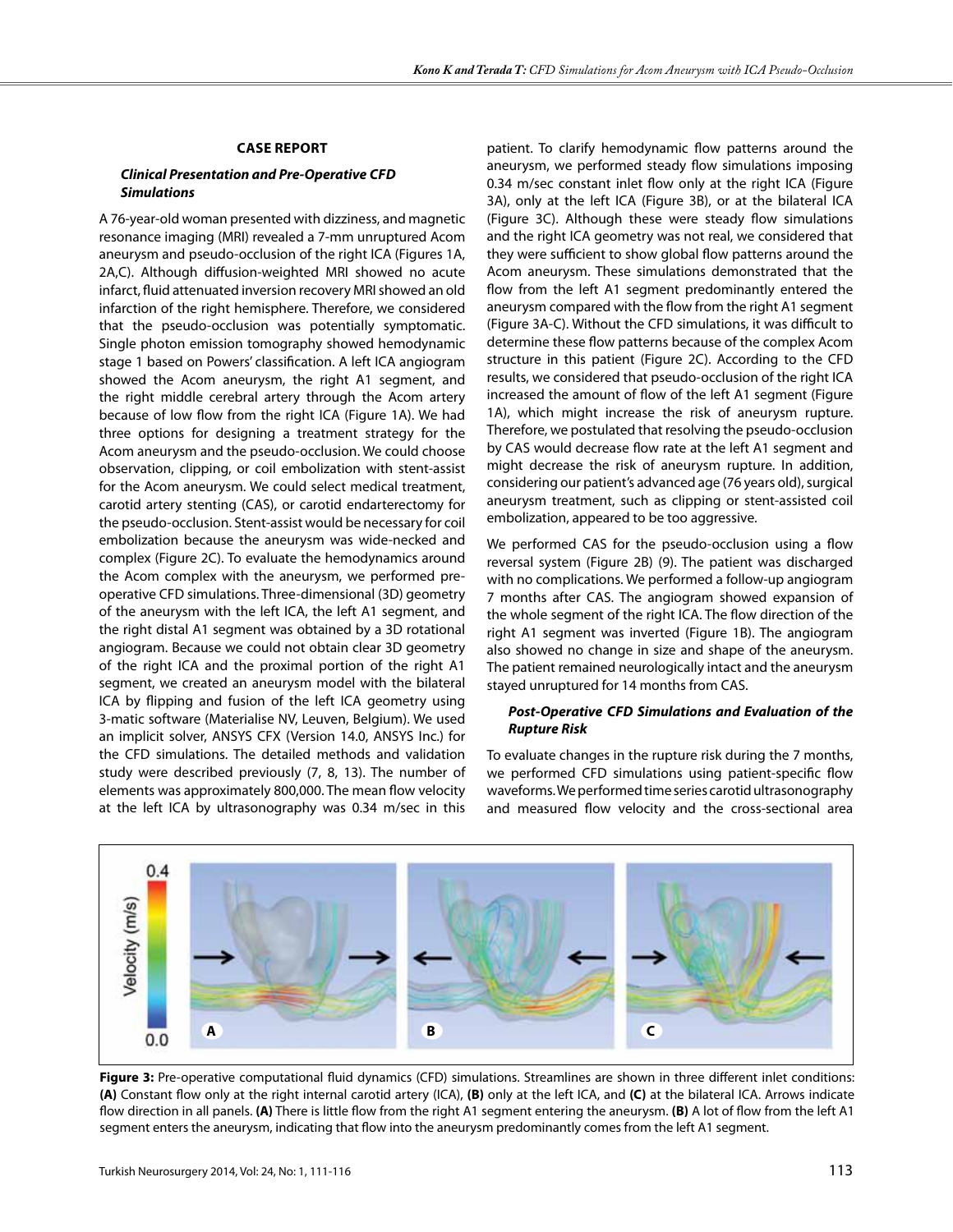

**Figure 4:** Measurement of mean volumetric flow rates by carotid sonography. Mean flow velocity and the cross-sectional area of the bilateral internal carotid arteries (ICAs) were measured by carotid sonography. The flow rates were measured before CAS, and 5 days or 209 days after CAS. The flow rate at the right ICA was increased, while the flow rate at the left ICA was decreased after CAS. Rt.: right, Lt.: left.



**Figure 5:** Computational fluid dynamics simulations show peak systolic streamlines colored according to velocity **(A and C)** and the contour of wall shear stress (WSS) **(B and D)** using the patient-specific flow waveforms before **(A and B)** and 7 months after the operation **(C and D)**. The flow direction of the right A1 segment was left to right before the operation (arrow in **A**) and right to left after the operation (arrow in **C**), which is consistent with angiographic results.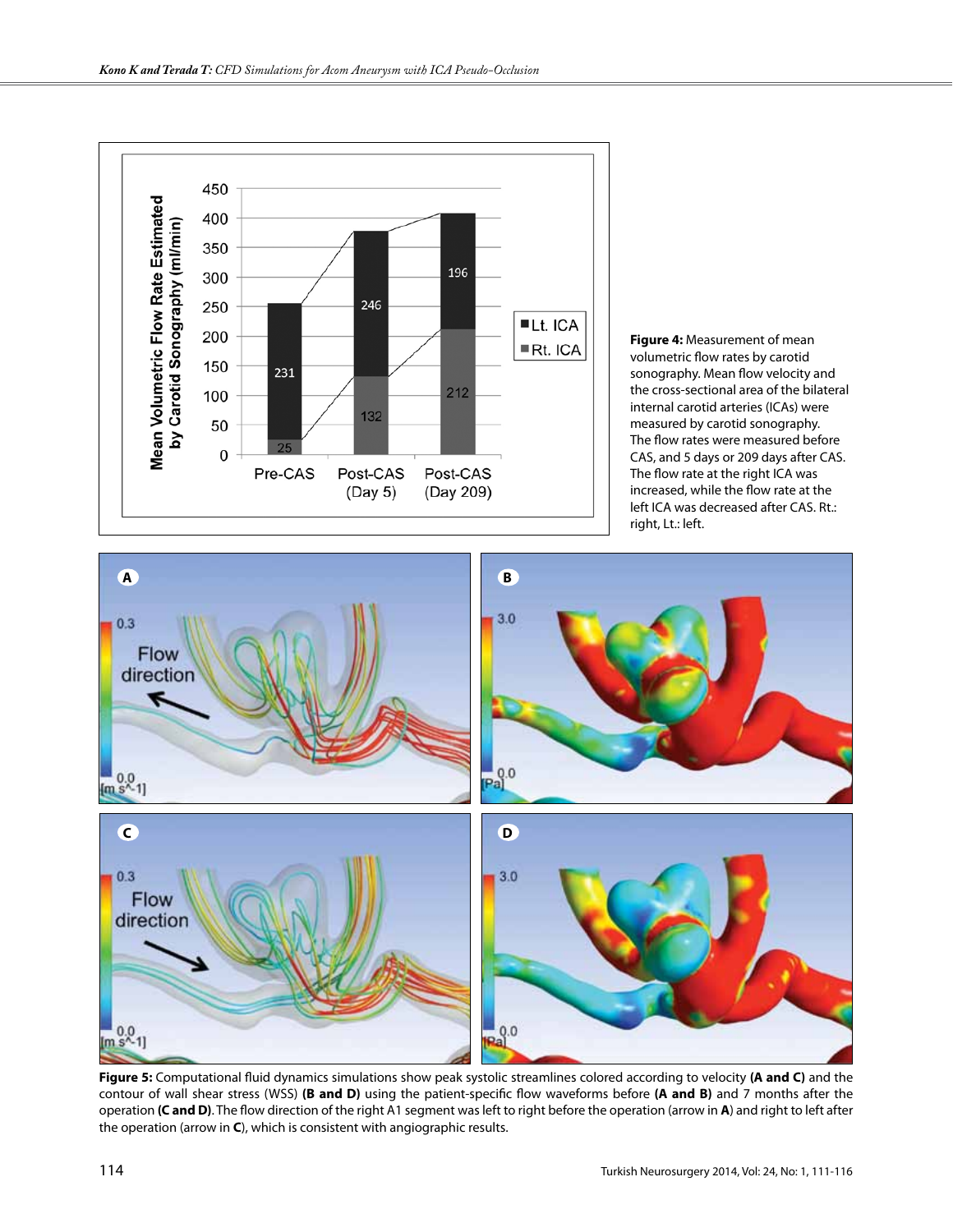| Time               | PLc  | <b>Maximum TAWSS (Pa)</b> | <b>Area-averaged TAWSS (Pa)</b> |
|--------------------|------|---------------------------|---------------------------------|
| Pre-CAS            | .83  |                           | .26                             |
| Post-CAS (day 209) | 2.75 | 4.0                       | 0.42                            |

**Table I:** Hemodynamic Values of the Aneurysm before and after Carotid Artery Stenting

*CAS: carotid artery stenting, PLc: pressure loss coefficient, TAWSS: time-averaged wall shear stress.*

at the bilateral ICAs before, and 5 and 209 days (7 months) after CAS. Before CAS, the flow velocity and cross-sectional area at the right ICA were measured at the distal portion of the pseudo-occlusion (Figure 2A). The mean flow velocity was multiplied by the cross-sectional area to calculate the mean volumetric flow rate. The flow rate at the right ICA was increased, while the flow rate at the left ICA was decreased (Figure 4), as expected.

We fused two 3D geometries obtained by a follow-up 3D rotational angiogram of the right or left ICA. For inlet conditions, we used patient-specific volumetric flow waveforms of the bilateral ICAs before and 7 months after CAS. We performed pulsatile CFD simulations, which have been previously described in detail (7, 10). The number of elements was approximately 730,000. When observing the streamlines, the flow direction of the right A1 segment was from left to right before CAS and right to left after CAS (Figure 5A, C). This was consistent with the angiographic results (Figure 1A,B), validating the CFD simulations. We measured the pressure loss coefficient (PLc) of the aneurysm (14), maximum time-averaged wall shear stress (TAWSS) on the aneurysm, and area-averaged TAWSS on the aneurysm (Table I). This was performed because low PLc (14), high maximum TAWSS (2, 4), and low area-averaged TAWSS (12, 15), are reported to be associated with ruptured aneurysms. After CAS, the PLc was increased, while the maximum TAWSS and the area-averaged TAWSS were decreased (Table I). Elevated PLc and decreased maximum TAWSS suggested that the rupture risk of the aneurysm might be decreased (2, 4, 14). However, decreased area-averaged TAWSS implied that the rupture risk of the aneurysm might be increased (12, 15). Although this appeared to be a contradiction, we considered that the rupture risk was decreased for the following reasons. First, in previous studies of wall shear stress (WSS) (2, 4, 12, 15), unruptured aneurysms were compared with already ruptured aneurysms. The geometry of ruptured aneurysms might change after rupture. Therefore, these previous results may not be used for prediction of the rupture risk of unruptured aneurysms. A study on the PLc (14) compared unruptured aneurysms that stayed unruptured with those that eventually ruptured, and concluded that unruptured aneurysms with a low PLc have a significantly higher risk of rupture. Therefore, the PLc may be superior to predict the rupture risk of unruptured aneurysms. Second, the findings of high maximum TAWSS (2, 4) and low area-averaged TAWSS (12, 15) appear to contradict each other. We cannot determine which is correct. Based on clinical reports, increased hemodynamic stress appears to increase the risk of aneurysm rupture (1,

5,11). Because an increase in flow velocity will elevate WSS, it is reasonable to consider that elevated WSS may increase the rupture risk. Therefore, we consider that elevated maximum TAWSS is a more predominant predictor of rupture risk than lowered area-averaged WSS. Consequently, we consider that CAS alters flow distribution and might decrease the risk of aneurysm rupture as we had expected before treatment (Figure 5B, D).

### **DISCUSSION**

In this case report, we used CFD simulations for designing a treatment strategy and evaluating the change in rupture risk after CAS. Before treatment, we could not predict how much the flow rate at the ICAs CAS would change. Therefore, we performed steady CFD simulations for designing a treatment strategy. To evaluate the rupture risk, we measured the volumetric flow rate at the bilateral ICAs using carotid sonography. We could then perform pulsatile CFD simulations using the time series of patient-specific flow waveforms and compare hemodynamic values before and after CAS. With this combination of CFD simulations, we were able to use CFD simulations for designing a treatment strategy and follow-up evaluation as a clinical application. Although a long followup of the patient is necessary, this could be a pioneer case of clinical application of CFD simulations.

Several CFD reports have proposed that hemodynamic values are associated with aneurysm rupture, such as low area-averaged TAWSS (12, 15), high maximum TAWSS (2, 4), and a low PLc (14). However, it is difficult to use these values for clinical application because of two reasons. First, there are no clear absolute thresholds of these hemodynamic values. Second, different CFD solvers under different conditions will yield different absolute hemodynamic values, although a comparative relationship may be maintained (13). Therefore, it is difficult to use these hemodynamic values for predicting the rupture risk. However, we may overcome these two problems if we evaluate these values in the same patient. For example, these values may be used to predict the ruptured side in two mirror image aneurysms (8). The current case is another clinical application. Namely, flow alterations changed hemodynamic values of the aneurysm, which we could compare before and after treatment. In both cases, we do not need to evaluate absolute hemodynamic values but just compare them.

We appreciate that there are several limitations to our CFD simulations, as we have previously stated (7, 8, 10). In particular, in this case, we could not obtain and use the 3D geometry of the pseudo-occlusion of the right ICA. The geometry of the